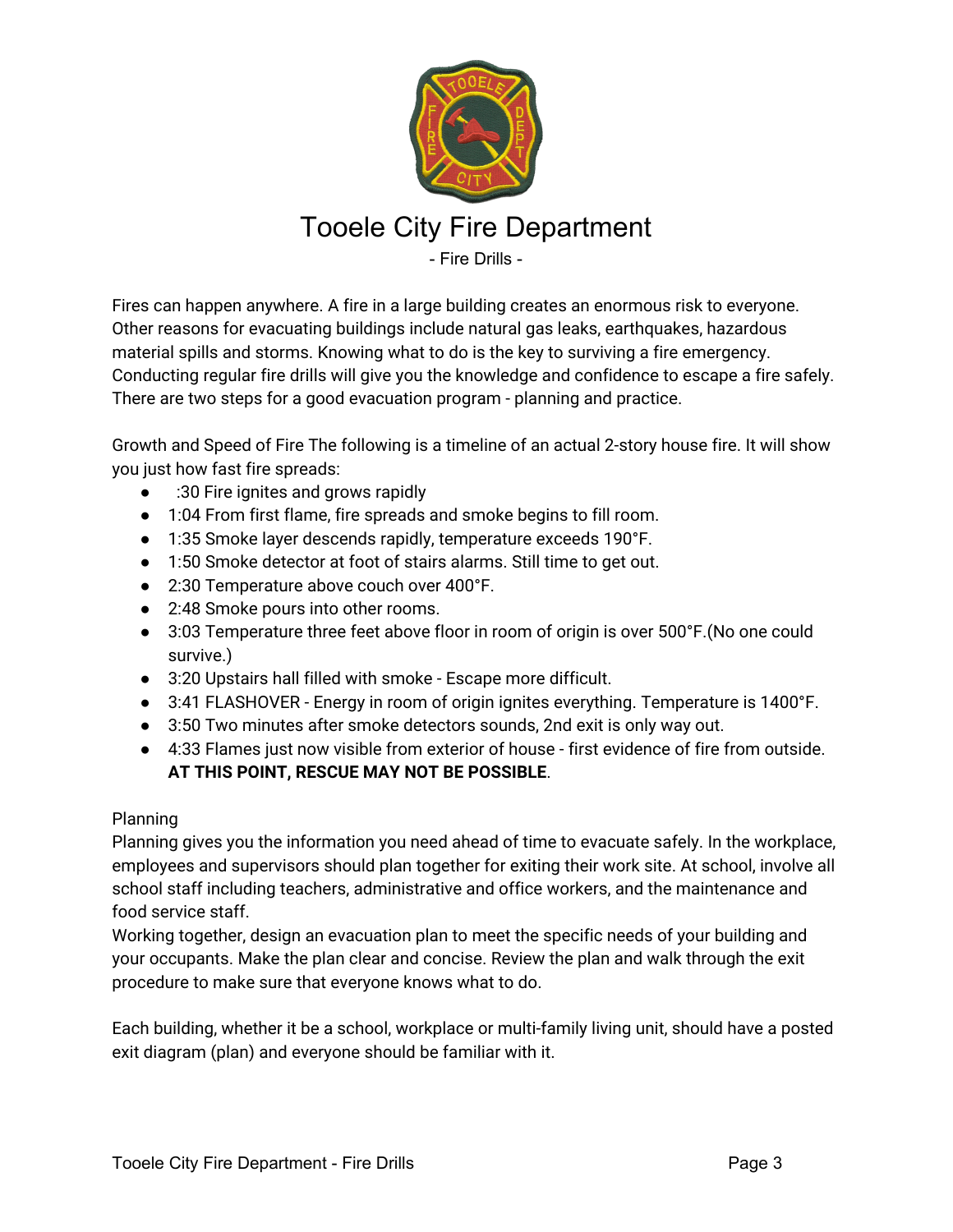Be sure that smoke detectors are installed and maintained. Know the sound of the fire alarm. Everyone should recognize and respond to the sound of the smoke detector or other fire alarm immediately. Immediate response is vital for a quick, orderly evacuation.

Everyone should exit in an orderly manner to prevent confusion and minimize panic or injury. No one should push their way out an exit. Single file lines are best in controlling traffic to the exits.

Consider special needs people. When developing your escape plan, remember that younger, older, or disabled people may need special assistance. Anyone with special needs should be located as close to an exit as possible. Train others to give special assistance with evacuation.

Be sure to know two ways out. There should be two ways out of every area of the home, school, or workplace. If the primary exit is blocked by smoke or fire, use your second exit. Point out all emergency exits as you walk through the emergency procedure.

Always use the stairways to exit multi-story buildings. Do not use an elevator. An elevator may stop between floors, or go to the fire floor and stop with the doors open.

If a room or corridor is filled with smoke, crawl low on your hands and knees to exit. The cleaner air is closer to the ground.

Plan your meeting place. A designated meeting place outside the building is a vital part of an evacuation plan. Count heads. Be aware of who is there (hopefully everybody will be accounted for) and who is not there. When the fire department arrives, you can report if there is anyone missing.

Know what to do if you can't escape. You'll need to plan your actions in case immediate escape is impossible. If possible, for example, stay in a room with an outside window and always close doors between you and the fire. Think about what you could use - sheets, towels, curtains, or even large pieces of clothing - to stuff around cracks near the door and wave as a signal to rescuers. Know how to open the window to ventilate smoke, but be prepared to close the window immediately if an open window makes the room smokier. If there is a phone, call the fire department with your location, even if firefighters are already on the scene. Remember, stay low in smoke until you're rescued.

## Practice

After planning, practice to make sure that everyone knows what to do. Have fire drills. Practice your fire escape periodically throughout the year. Remember, the element of surprise simulates a real fire and adds essential realism to your fire drill program.

Appoint someone to monitor the drill. This person will sound the alarm and make the drill realistic by requiring participants to use their second way out or to crawl low. This could be done by having someone hold up a sign reading "smoke" or "exit blocked by fire." The monitor also will measure how long complete evacuation takes.